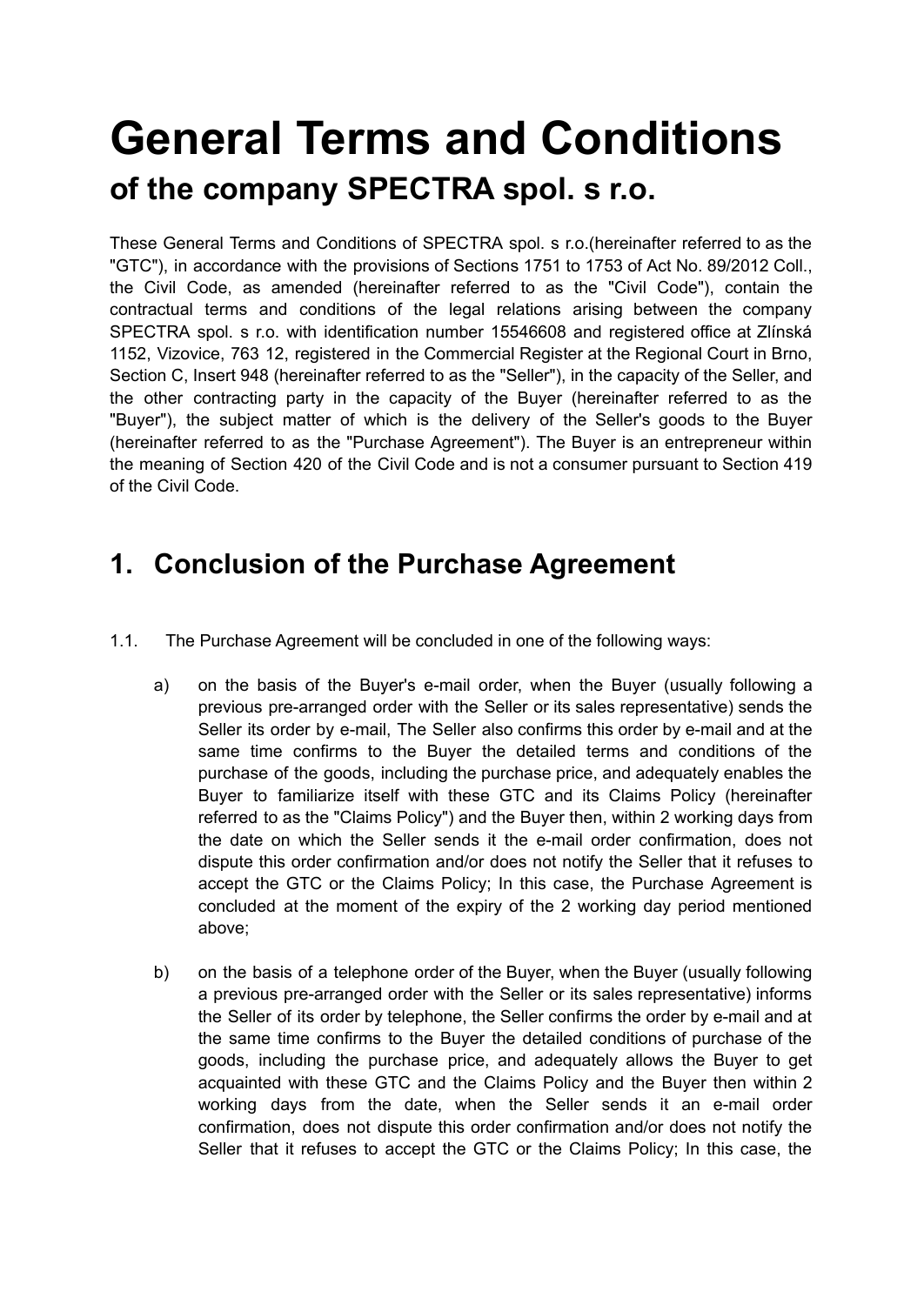Purchase Agreement is concluded at the moment of the expiry of the 2 working day period mentioned above;

- c) by concluding a written framework purchase agreement between the Seller and the Buyer, on the basis of which and in accordance with which the Buyer sends the Seller its individual orders of goods and the Seller sets the purchase price in relation to each order;
- d) by entering into a written contract for the establishment and maintenance of a consignment warehouse between the Seller and the Buyer, pursuant to which and in accordance with which the Buyer purchases the goods from the relevant consignment warehouse for the purchase price set out in this contract; or
- e) by concluding another written contract between the Seller and the Buyer, the subject of which is a separate or repeated delivery of goods to the Buyer for the purchase price specified in this contract.
- 1.2. Orders under clause 1 a) and b) above may be placed by the Buyer either as a single order or as an aggregate order for a specified period of time and spread over a number of partial deliveries.
- 1.3. Unless expressly excluded by the provisions of the written contract concluded between the Seller and the Buyer, the Seller is entitled to refuse to accept (not confirm) any order of the Buyer, in particular an order made under point 1.1. a) and b) above, without giving any reason. Under the same conditions, the Seller is also entitled to tell the Buyer that its order will be accepted only if it is modified in any parameter (e.g. delivery date, quantity of goods ordered, method of payment of the purchase price, etc.). The Seller shall not be liable to the Buyer for any damages in relation to such non-acceptance of the order or proposal for its modification.
- 1.4. Each order of the Buyer, in particular an order made according to point 1.1. a) and b) above, always contains at least the following information and data: a) the identification and billing data of the Buyer, i.e. in particular the business name (or name and surname for an entrepreneur that is a natural person), ID number, registered office, Tax ID number and information on whether the Buyer is a VAT payer, b) a clear specification of the goods ordered, i.e. in particular the type of goods and quantity, c) the required method of payment of the purchase price for the goods ordered and d) the required method, place and date of delivery of the goods ordered. If the Buyer's order does not contain at least this information and data, the Seller is not responsible for the fact that the Buyer will receive the goods as expected.
- 1.5. The Buyer shall be responsible for the accuracy, truthfulness and completeness of the data and information provided in its order and shall notify the Seller immediately of any change in such data and information.
- 1.6. These GTC are without limitation publicly available on the Seller's website which are accessible from: spectrachemie.cz/business-terms, and were also sent to the Buyer by the Seller by e-mail when confirming the Buyer's order before the conclusion of the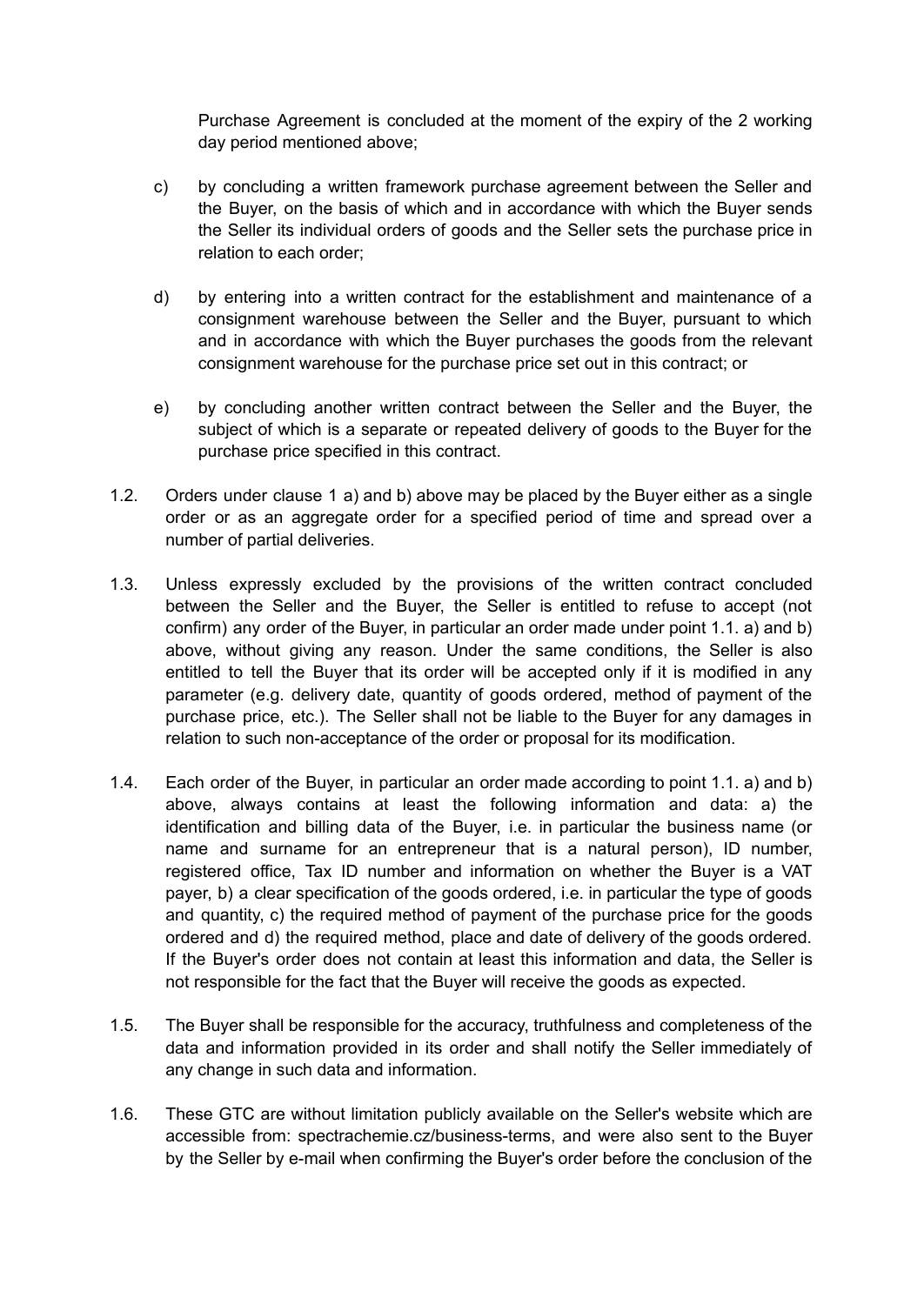Purchase Agreement so that the Buyer may become acquainted with the wording of these GTC in time. These GTC form an integral part of the Purchase Agreement.

## **2. General conditions**

- 2.1. The Seller undertakes to fulfil the subject of delivery (i.e. to deliver the goods to the Buyer defined in the Purchase Agreement within the time and at the price agreed therein), and to transfer to the Buyer the title to of the goods delivered. The Buyer undertakes to accept the delivered goods in a due and timely manner and to pay for them (and possibly also for other services of the Seller) the purchase price in the amount determined according to point 2.7. below.
- 2.2. The Seller is obliged to deliver the goods in the quality, design and quantity specified in the Purchase Agreement. If the Purchase Agreement does not specify the quality or design of the goods, the Seller is obliged to deliver the goods in the quality and design according to the relevant technical standard or in the quality and design corresponding to the purpose agreed in the Purchase Agreement or the purpose for which the goods are usually used. If the quality and design are determined according to the sample or specimen, the Seller is obliged to deliver the goods with the characteristics of the sample or specimen submitted to the Buyer. If it follows from the nature of the goods that the quantity specified in the Purchase Agreement is only approximate, the difference between the quantity specified in the Purchase Agreement and the quantity actually delivered may be no more than 5% in either direction.
- 2.3. The Seller is always obliged to pack the goods properly, in such a way as to prevent damage or destruction.
- 2.4. The Seller shall invoice for goods and services in the currency in which the Purchase Contract was concluded, even in the event of multiple costs incurred.
- 2.5. Unless otherwise expressly stated in the Purchase Agreement, the Seller is obliged to deliver the object of delivery in the territory of the Czech Republic and the Slovak Republic in commercial parity DAP according to INCOTERMS 2020 with the proviso that shipments up to the total invoiced amount of CZK 20.000,- (800 EUR) excluding VAT (inclusive) will be charged a flat-rate amount for postage and packing, which is: a) for a place of delivery in the territory of the Czech Republic the amount of CZK 250,- (10 EUR) excluding VAT and b) for the place of delivery in the territory of the Slovak Republic, the amount of 400,- (16 EUR) excluding VAT. Shipments over the invoiced amount of CZK 20.000,- (800 EUR) excluding VAT will be sent free of charge in the Czech Republic and Slovakia. In case the Buyer is interested in delivery of the goods to the territory of another state of the European Union, the parties agree in the Purchase Agreement that either (i) the Seller shall deliver the subject of delivery in EXW trade parity according to INCOTERMS 2020 with the place of delivery at the Seller's registered office, with the price for postage and packing to be agreed individually in the respective Purchase Agreement, or (ii) the Seller shall deliver the subject of delivery in the DAP trading parity according to INCOTERMS 2020, with the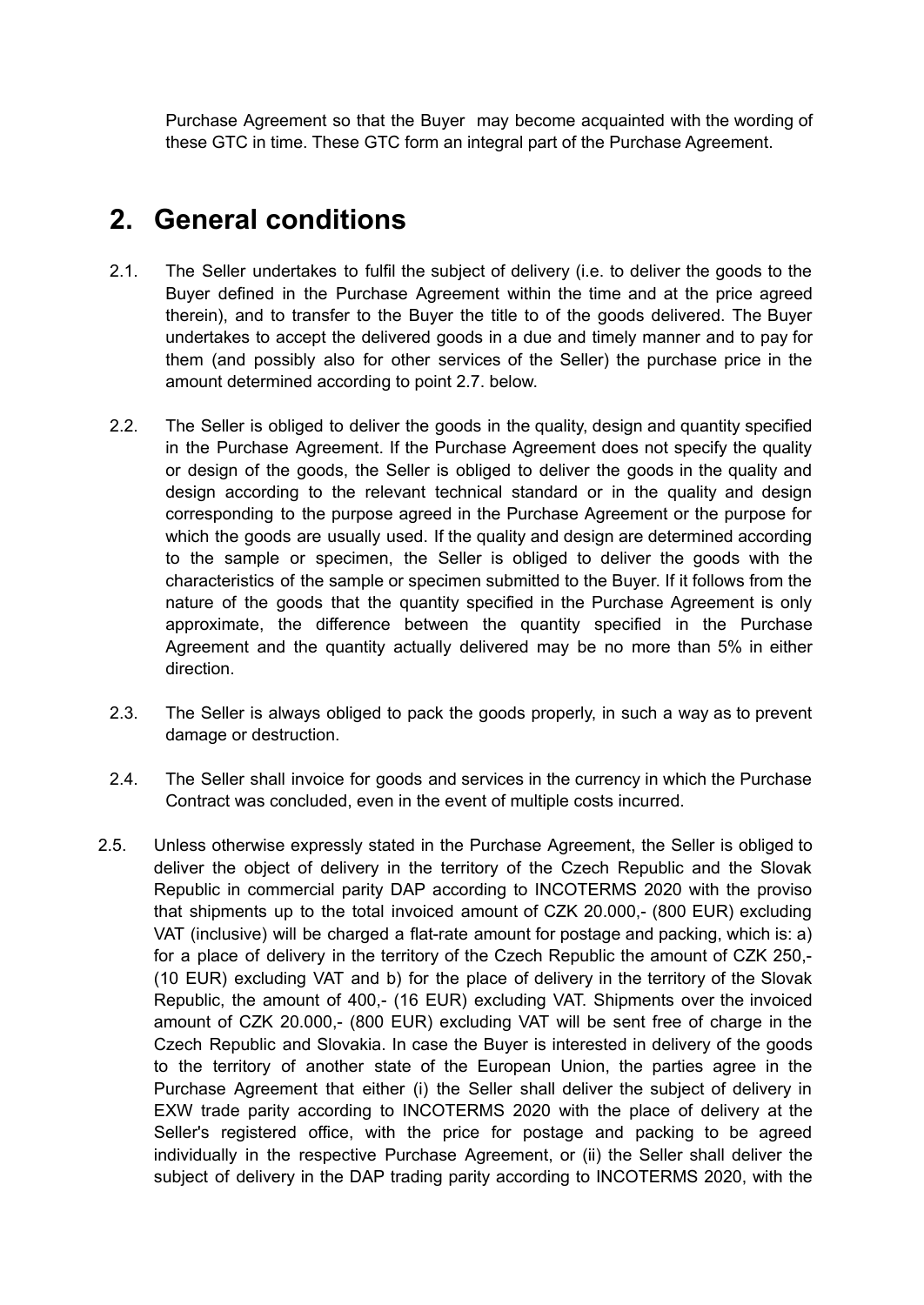price for transportation, postage and packing to be agreed individually in the respective Purchase Agreement and based, inter alia, on the current prices of the carrier with which the Seller cooperates.

- 2.6. The Buyer is entitled to make a request in the order for express delivery of the goods, which the parties consider to be the delivery of the goods within 48 hours from the conclusion of the Purchase Agreement. If the Seller, based on the Buyer's request, delivers the goods to the Buyer within 48 hours from the conclusion of the Purchase Agreement, the Buyer undertakes to pay the Seller:
	- a) in the event that the total weight of the goods delivered properly packed (i.e. the package as delivered for transport) does not exceed 20 kg, an express handling fee of CZK 750,- (30 EUR) excluding VAT,
	- b) in the event that the total weight of properly packed delivered goods (i.e. the package as delivered for transport) exceeds 20 kg, but at the same time does not exceed 1,400 kg, a fee for express handling calculated according to the formula (CZK 15 or 0,6 EUR excluding VAT) \* (total number of kilometres of transport to and from the destination) and a one-off service fee for express handling in the amount of CZK 5.000,- (200 EUR) excluding VAT,
	- c) if the total weight of the properly packed goods (i.e. the package as delivered for transport) exceeds 1,400 kg, a fee for express handling calculated according to the formula (CZK 25 or 1 EUR excluding VAT) \* (total number of kilometres of transport to and from the destination) and a one-off service fee for express handling in the amount of CZK 5.000,- (200 EUR) excluding VAT,
	- d) in the event that the total weight of the properly packed goods delivered (i.e. the package as delivered for transport) does not exceed 1,200 kg and the Buyer agrees with the Seller on use of the external express delivery service and the express delivery provider accepts such delivery of the goods, the express handling fee of CZK 750,- (30 EUR) excluding VAT and all costs on use of the external express delivery services in the amount pursuant to the current price list of the express delivery provider.
	- 2.7. The purchase price for the delivered goods (subject of delivery) is determined on the basis of the Seller's internal price list and its amount (or at least the method of its calculation) is:
		- a) in case of conclusion of the Purchase Agreement according to the article "Conclusion of the Purchase Agreement" point 1.1. a) and b) above, confirmed to the Buyer by the Seller in the quotation included in the e-mail order confirmation; and
		- b) in the event of conclusion of the Purchase Agreement pursuant to the Article "Conclusion of the Purchase Agreement", point 1.1. c), d) and e) above, set out in the relevant written Purchase Agreement.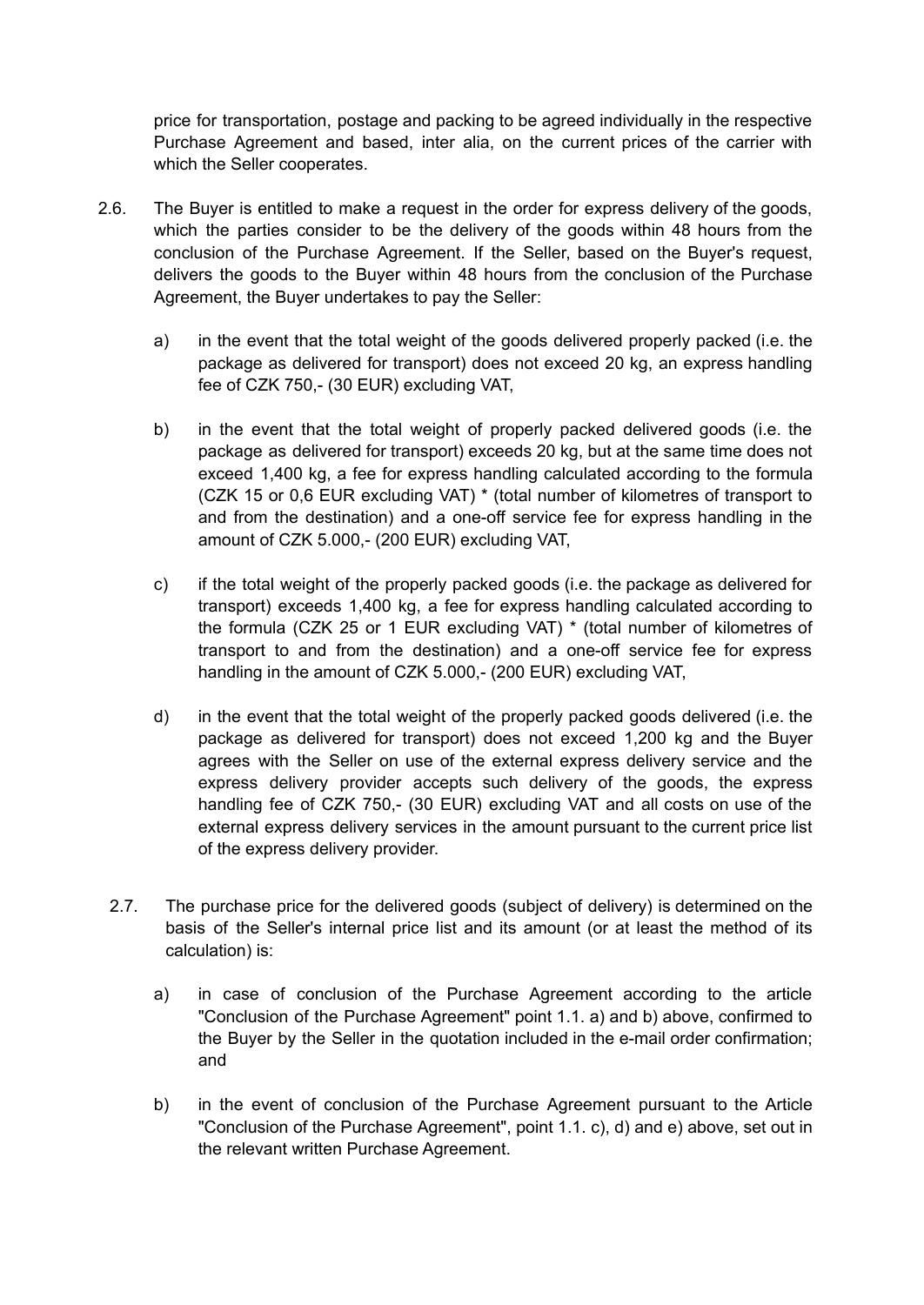- 2.8. The purchase price includes the prices for transport to the place of delivery of the goods (except in the case of certain shipments up to the value of CZK 20.000,- (800 EUR) excluding VAT and shipments to European Union countries outside the Czech Republic and Slovak Republic according to point 2.5. above) and the price for non-returnable packaging or wear and tear of returnable packaging, unless expressly stated otherwise in the Purchase Agreement. The price does not include any fee for express processing according to point 2.6., which is paid separately.
- 2.9. If it is agreed in the Purchase Agreement that transport at the Buyer's expense is to be provided by the Seller and invoiced separately, the Seller shall make every effort to ensure that the carrier issues an invoice for transport no later than 5 days after the transport has been carried out and that the invoice includes the Purchase Agreement number.
- 2.10. The Seller is responsible for the compliance of the subject of delivery with the generally binding legal regulations in force in the Czech Republic on the date of delivery.
- 2.11. The Seller is obliged to deliver the goods which, according to Act No. 350/2011 Coll., as amended, are dangerous substances or preparations in accordance with the provisions of this Act and the applicable related regulations, in properly labelled packaging and with the relevant safety data sheets.
- 2.12. The Seller shall indicate on the delivery notes whether the packaging in which the delivery is filled is returnable or not. If this indication is not filled in, the Buyer is entitled to consider the packaging as non-returnable, included in the price of the delivery.
- 2.13. Upon receipt of the goods, the Buyer is obliged to check whether they meet all the prescribed requirements and documents, and in the event of finding a deficiency is obliged to immediately request in writing to the Seller to remedy it, otherwise the Seller is not responsible for any damages incurred.
- 2.14. Upon conclusion of the Purchase Agreement, all previous agreements or correspondence shall cease to be valid between the Seller and the Buyer.
- 2.15. In the event that any provision of the Purchase Agreement including these GTC is found to be invalid or ineffective, only that particular provision shall be invalid or ineffective, and the Purchase Agreement including these GTC as a whole, shall remain valid and effective to the remaining extent.
- 2.16. By entering into the Purchase Agreement, the parties exclude the application of any other terms and conditions (in particular any terms and conditions of the Buyer). The provisions of the Purchase Agreement, including these GTC, shall prevail over any provisions of law or sub-legal regulations (except mandatory provisions). In the event of a conflict between the Purchase Agreement and these GTC, the provisions of the Purchase Agreement shall prevail.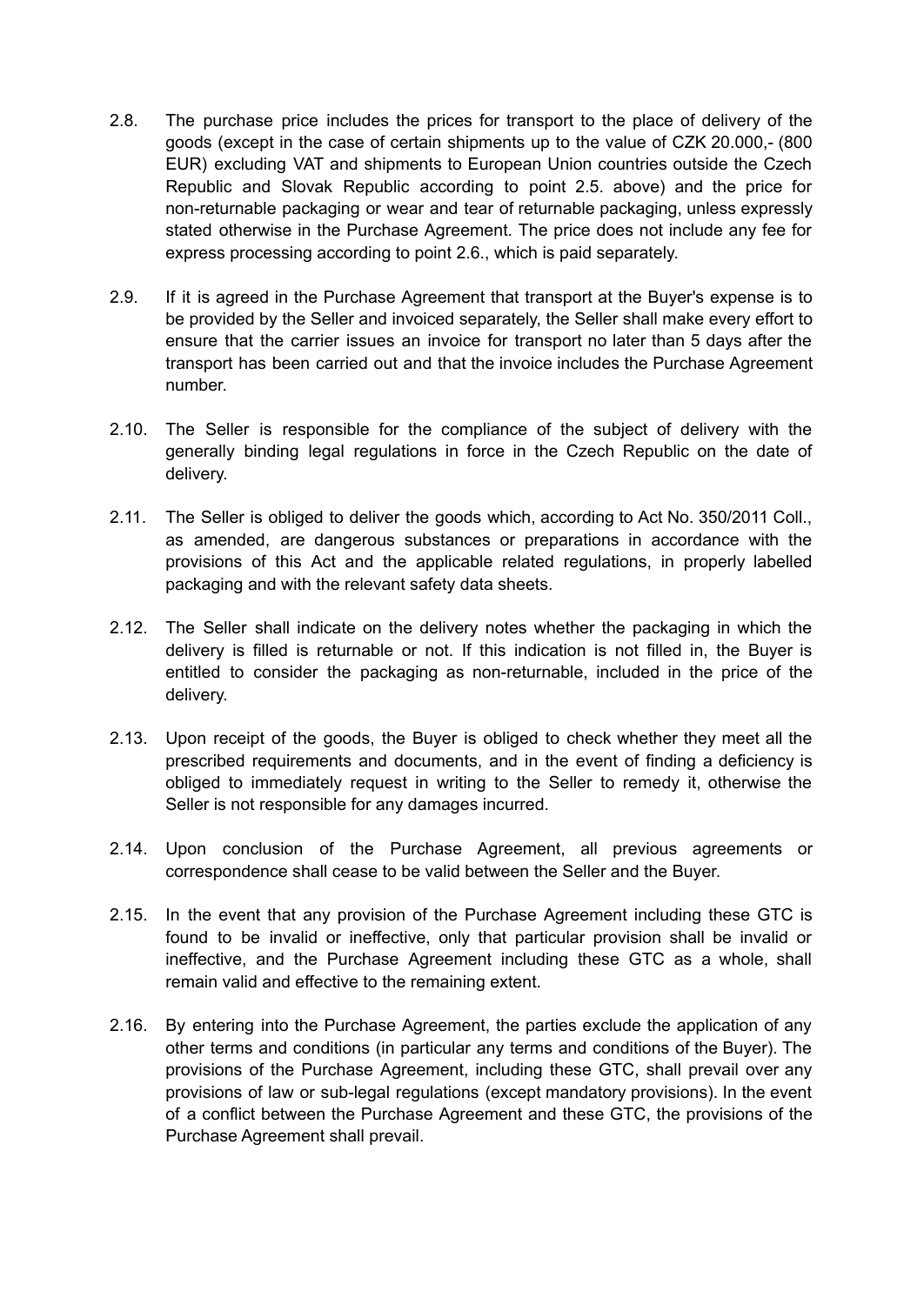## **3. Payment Terms**

- 3.1. Unless otherwise agreed in the Purchase Agreement, the Seller's right to invoice the contractual price arises upon delivery. Invoices are due within 14 days. Invoices will have the following elements:
	- invoice identification and number
	- the business name and registered office of the Seller and the Buyer
	- identification details of the entity that issued the invoice, in particular its ID No.
	- indication of the Seller's bank account
	- the Buyer's order number, if known to the Seller
	- date of invoice, due date
	- designation of the subject of delivery with an indication of the invoiced quantity
	- the invoiced amount and the unit price per unit of the goods delivered
	- settlement of any advances made
- 3.2. The invoice will have the requirements of an accounting document according to Act No. 563/1991 Coll., on accounting, as amended. In the case of VAT payers, the invoices will also contain the details according to Act No. 235/2004 Coll., on value added tax, as amended (e.g. VAT number, date of taxable supply). The invoice will be sent by letter to the Buyer's address or handed over upon receipt of the goods or will be sent to the Buyer in electronic form, in which case it will usually be accompanied by the Seller's electronic signature.

## **4. Transfer of ownership and risk of damage to the object of delivery**

- 4.1. The transfer of ownership of the delivered goods occurs upon payment by the Buyer.
- 4.2. The risk of loss, damage, destruction, accidental destruction or theft of the goods is transferred to the Buyer upon delivery of the goods (including bills of lading and other documents authorizing the Buyer to dispose of the goods, if any) to the destination under the Purchase Agreement and their preparation for acceptance by the Buyer in accordance with the applicable INCOTERMS 2020 trading parities.

## **5. Contractual penalties and the obligation to pay damages**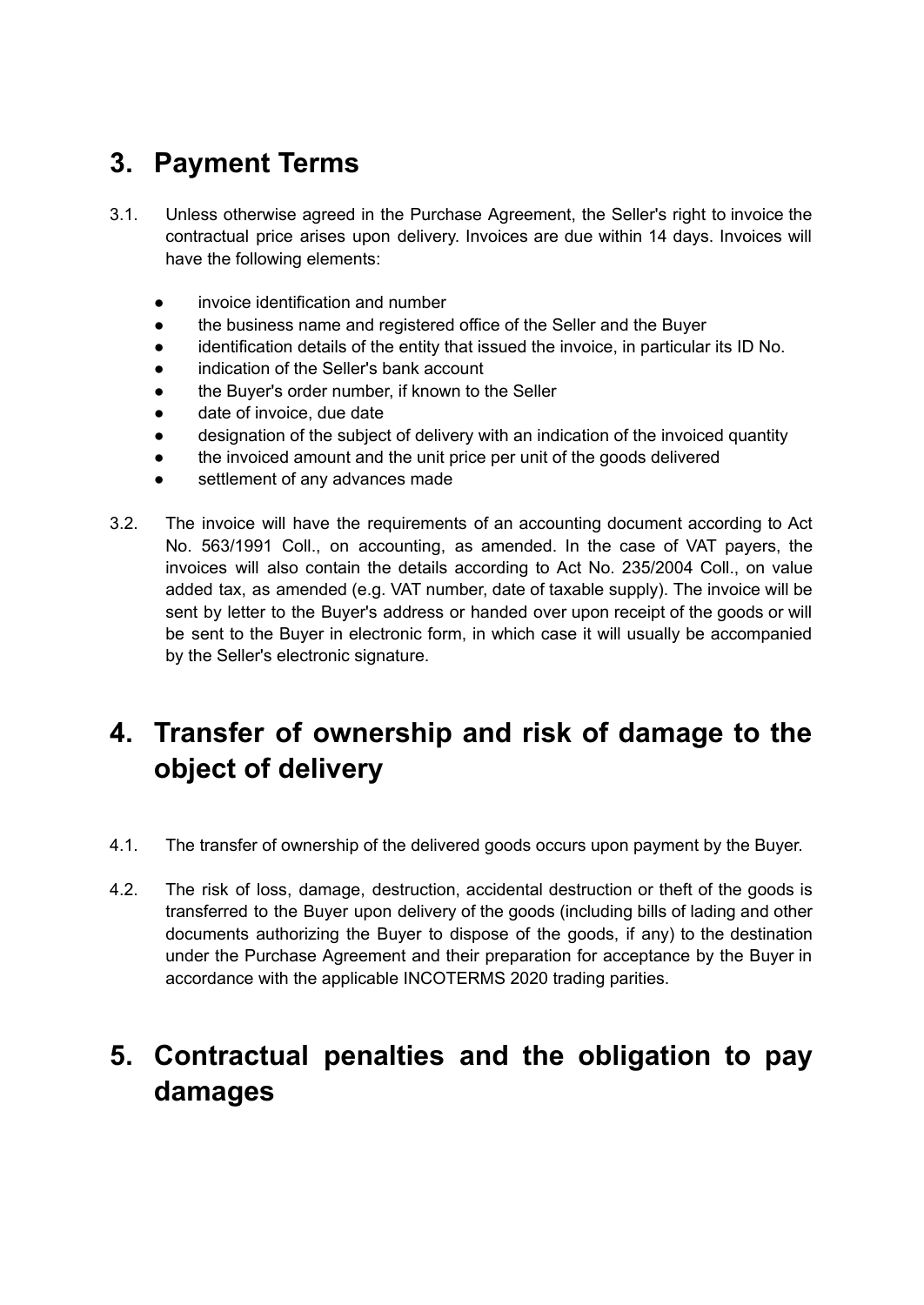- 5.1. In the event of default by the Buyer in the payment of any financial obligation, the Seller shall be entitled to claim against the Buyer a contractual penalty of 0.10% of the amount due for each day of delay in payment.
- 5.2. The Seller shall be entitled to charge the Buyer the contractual penalties calculated in accordance with the preceding provision and require the Buyer to pay them. The Buyer undertakes to pay the contractual penalties so claimed to the Seller within 14 days from the date of delivery of the notice to pay them.
- 5.3. In the event of default by the Buyer in the payment of any financial obligation or the performance of any other obligation the Seller shall be entitled to suspend, without any penalty or liability, all further deliveries of the goods (i.e. including those for which a Purchase Agreement has already been concluded) until such time as the proper performance (in particular payment) of all outstanding obligations of the Buyer.
- 5.4. In addition to the contractual penalty, the Seller is entitled to claim from the Buyer all damages caused by the Buyer's delay in fulfilling any obligation in full, including statutory interest on the delay.

### **6. Warranty conditions**

6.1. Unless otherwise agreed or regulated by a mandatory provision of law or other binding legal regulation, the Seller shall be liable for the chemical and physical parameters of the goods as indicated by the manufacturer in the safety and information data sheet for the goods for the period of workability, but for a maximum of 12 months from the date of receipt of the goods, provided that the Buyer unconditionally complies with the conditions for the processing and storage of the goods.

## **7. Defects in deliveries and claims**

- 7.1. The rights and obligations of the parties in connection with the allegation of defects in goods and the claims process are regulated by the Seller's Claims Policy, which is an annex to these GTC and forms an integral part thereof.
- 7.2. By concluding the Purchase Agreement, the parties agree to limit the compensation for damages caused by the Seller to the Buyer in connection with the delivery of the goods under the Purchase Agreement to the total amount of the purchase price of the goods, excluding VAT, agreed in the specific Purchase Agreement.
- 7.3. The Seller shall not be liable for and shall not provide the Buyer with compensation for lost profits and other indirect and consequential damages resulting from any breach of the Seller's obligations under the Purchase Agreement or the GTC (including the Claims Policy).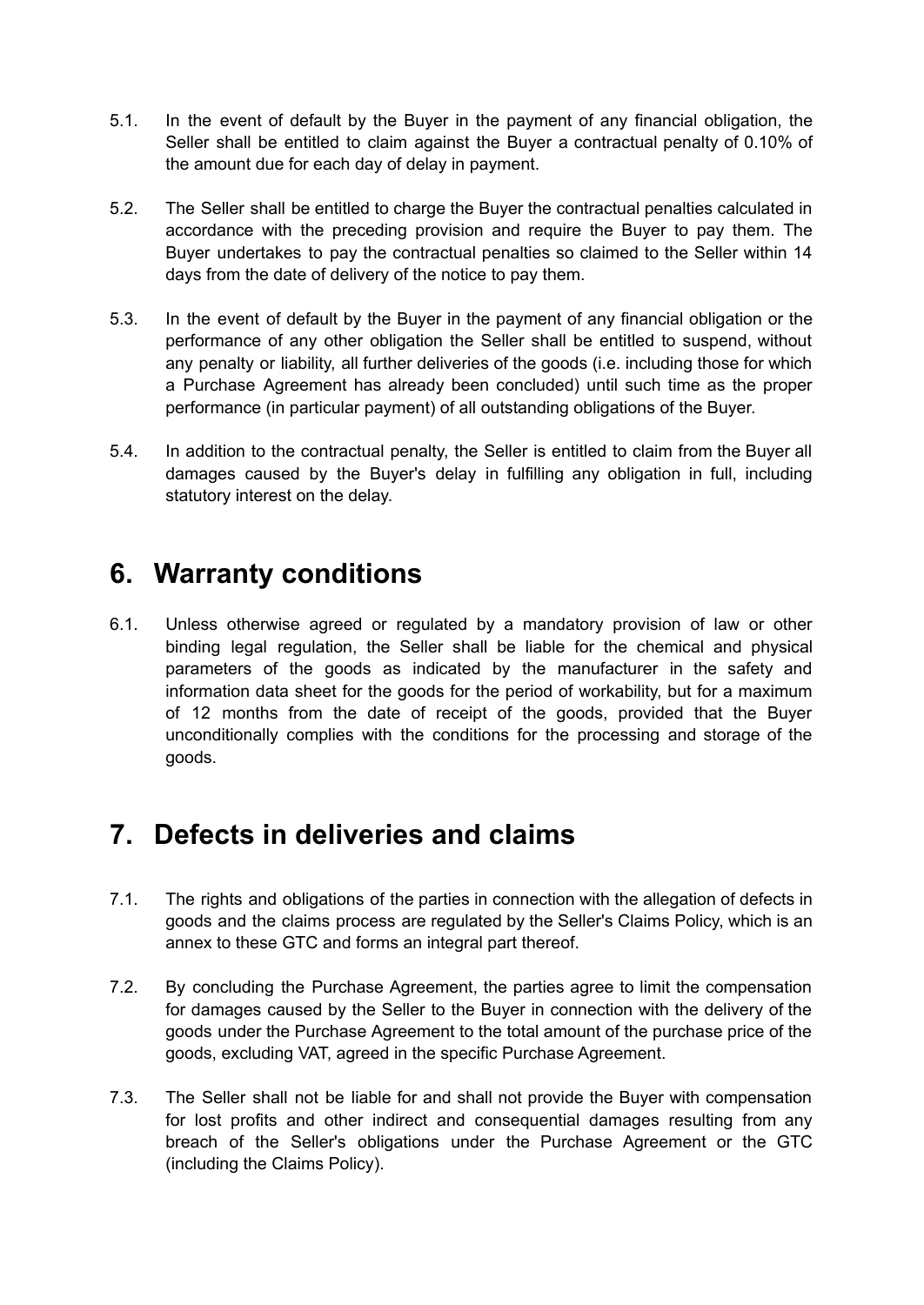7.4. The Seller shall not be liable and shall not compensate the Buyer for lost profits and other indirect and consequential damages resulting from force majeure or events that cannot be foreseen (natural disaster, pandemic, operational failures, subcontractor failures). If the force majeure lasts for more than 10 days, the Seller is also entitled to withdraw from the Purchase Agreement.

## **8. Adjudication of disputes and applicable law**

- 8.1. The parties undertake to resolve all disputes arising in connection with the Purchase Agreement amicably as a matter of priority. If an amicable solution is not possible, the parties agree that any dispute shall be arbitrated by the authorised competent court of the Czech Republic in whose district the Seller has its registered office.
- 8.2. The parties agree that the governing law of their obligation (i.e. the law governing the rights and obligations of the parties under the Purchase Agreement, including these GTC) is the law of the Czech Republic. The parties expressly exclude the application of the UN Convention on Contracts for the International Sale of Goods.

#### **9. Other arrangements**

- 9.1. The parties declare that they have read these GTC (including the Claims Policy) and that the Purchase Agreement has not been negotiated under duress or on otherwise unilaterally disadvantageous terms.
- 9.2. The Seller informs the Buyer and the Buyer acknowledges that the Seller processes personal data in accordance with the legislation on personal data, in particular Regulation (EU) No 2016/679 of the European Parliament and of the Council on the protection of natural persons with regard to the processing of personal data and on the free movement of such data and repealing Directive 95/46/EC. The Seller declares that it has taken such measures to prevent unauthorised or accidental access to, unauthorised use, alteration, loss or destruction of, unauthorised processing, transmission, misuse or other unlawful disposal of personal data. For more information on how the Seller processes personal data, please refer to the Personal Data Processing and Protection Policy available at [https://www.spectrachemie.cz/ochrana-osobnich-udaju.](https://www.spectrachemie.cz/ochrana-osobnich-udaju)
- 9.3. In relation to the contractual relations of the Seller with the Buyer established on the basis of a Master Purchase Agreement, a contract for the establishment and maintenance of a consignment warehouse or other agreement, the subject of which is the long-term repeated delivery of goods by the Seller, the Seller is in accordance with the provisions of Section 1752 of the Civil Code the Seller is entitled to unilaterally amend or supplement these GTC at any time, namely for example, following a change in legal regulations, in order to improve the quality of the services provided, with regard to the Seller's business objectives. If the Seller makes a change